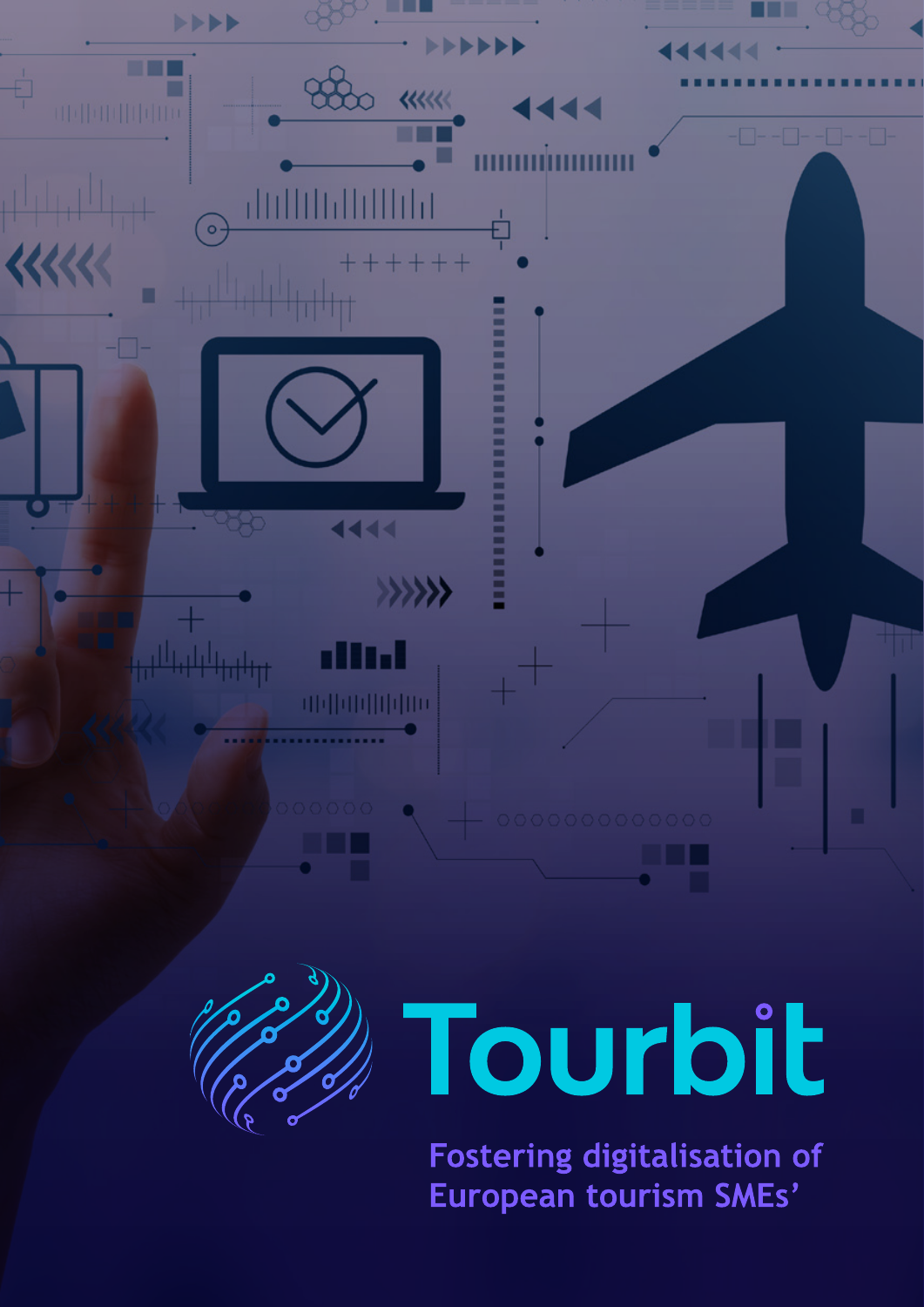

**Digitalisation has the potential to boost innovation, to generate economic and environmental efficiencies and increase productivity. At the same time, it brings unprecedented opportunities for tourism SMEs such as the development of new products and services, processes, access to new markets and improved customer experience.** 

The European co-funded project TOURBIT ('Fostering digitalisation of European tourism SMEs') supports tourism SMEs in the uptake of digitalisation and innovation by fostering their skills, knowledge and network. In that sense, TOURBIT partnership proposes a transnational and cross-ecosystem support scheme based on three pillars **'LEARNING, BUILDING, TESTING AND IMPLEMENTING'**:

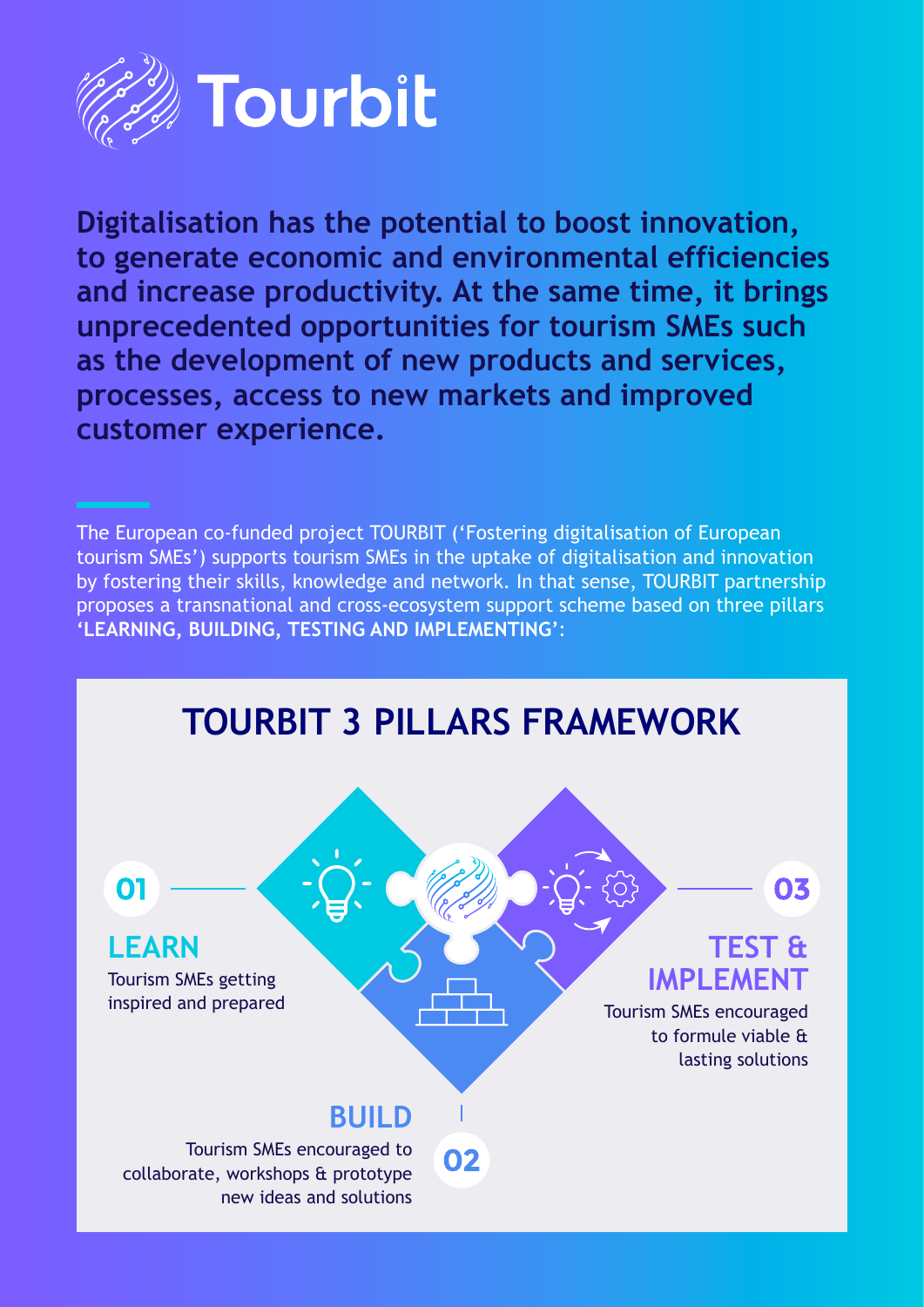If you are a tourism SME located in one of the **7 TOURBIT DESTINATIONS: BELGIUM, LAPLAND (FINLAND), ÎLE DE FRANCE (FRANCE), ICELAND, PORTUGAL, SLOVENIA, AND CATALONIA (SPAIN)** and you seek to foster your digitalisation, **don't miss the chance to participate in the TOURBIT project!**



Your journey will start with the **'DIGITAL READINESS INDEX'**, an online self-assessment tool enabling you to assess your state of digitalisation and actions to boost it.



You will discover new and innovative digital technologies for the tourism industry related to: Data Analytics, Cloud Computing, Artificial Intelligence (AI), Internet of things (IoT), Blockchain, Cybersecurity, Virtual Reality (VR) and Augmented Reality (AR), and learn more about technology tools and innovative solutions in a series of **WEBINARS**.



You will connect, enhance your knowledge and collaboration with key players from the tourism, technology, and start-ups through the online **COMMUNITY ON TOURISM INNOVATION**.



You will prototype knew ideas and solutions thanks to the country-based **CO-CREATION WORKSHOPS** and a **HACKATHON**.



You will have the opportunity to participate in the **DIGITAL ACCELERATION PROGRAMME**, which will select 62 tourism SMEs to receive financial support, up to 9.000€, for upgrading their digitalisation status.

TOURBIT partnership is a public and private alliance between the following organizations:

- **CATALAN TOURIST BOARD** [Spain \(Catalonia\) COORDINATOR](http://act.gencat.cat/?lang=en)
- **[BARCELONA CHAMBER OF COMMERCE, INDUSTRY, SERVICES AND NAVIGATION](https://www.cambrabcn.org/es/web/guest/inicio)**  Spain (Catalonia)
- [WELCOME CITY LAB BY PARIS&CO](https://welcomecitylab.parisandco.com/) France
- **[ARCTUR DOO \(LEAD OF TOURISM 4.0\)](https://www.arctur.si/)** Slovenia
- **[CLUSTER HOSPITALITY.BRUSSELS HOSTED BY HUB.BRUSSELS](https://hub.brussels/en/abae-brussels-business-support-agency/)** Belgium
- **[ICELAND TOURISM CLUSTER](http://www.icelandtourism.is/en/home/) Island**
- **[LAPLAND UNIVERSITY OF APPLIED SCIENCES](https://www.lapinamk.fi/en)** Finland
- **NEST TOURISM INNOVATION CENTER Portugal**

The TOURBIT project is 75% co-funded through COSME- Europe's programme for small and medium-sized enterprises (January 2022 - June 2024).